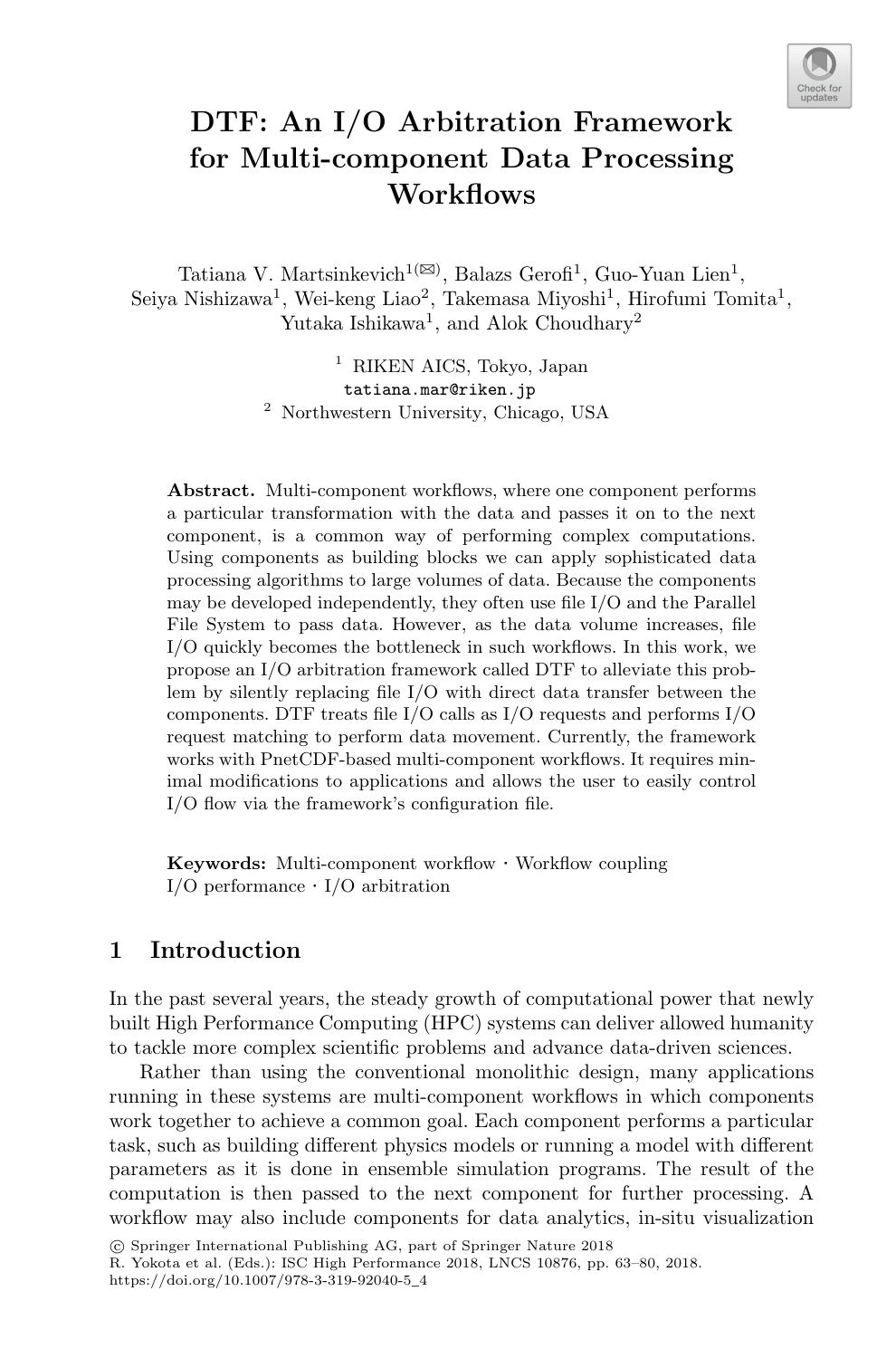and so on. Components may be either loosely coupled, i.e., by using files to pass data, or they can use a coupling software.

Such work pipelining allows to build powerful complex programs that perform sophisticated data processing. The module-based approach can also facilitate the development of new programs as they can be built fast by combining components from previously developed workflows. Many recent research works focus on tuning HPC systems so that they could run multi-component workflows more efficiently  $[1,2]$  $[1,2]$  $[1,2]$ . The I/O bottleneck in such applications is one of the issues that receives a lot of attention. The faster the component receives the data from the previous component, the sooner it can start processing it. However, for workflows coupled through files, file I/O can become a bottleneck, especially when they pass large amounts of data.

A motivating real-world application example for this work is an application called SCALE-LETKF [\[3\]](#page-16-2). SCALE-LETKF is a real-time severe weather prediction application that combines weather simulation with assimilation of weather radar observations. It consists of two components (Fig. [1\)](#page-1-0) — SCALE and LETKF — that are developed independently. SCALE is a numerical weather prediction application based on the ensemble simulation; LETKF performs data assimilation of real-world observation data together with simulation results produced by SCALE.



<span id="page-1-0"></span>**Fig. 1.** SCALE-LETKF

In each iteration, SCALE writes the simulation result to the Parallel File System (PFS) using the Parallel NetCDF [\[4\]](#page-16-3) API. The files are subsequently read by LETKF. After LETKF finishes assimilating the observation data, the output is written to files which become the input for SCALE in the next iteration. One of the results from every iteration is also used to predict weather for the next 30 min on separate compute nodes.

A particular feature of SCALE-LETKF is that it has a strict timeliness requirement. The target execution scenario is to assimilate the observations arriving at an interval of 30 s. Therefore, one full iteration of SCALE-LETKF, including the computations and I/O, must finish within this time period. However, this requirement quickly becomes hard to fulfill once the amount of file I/O grows too big.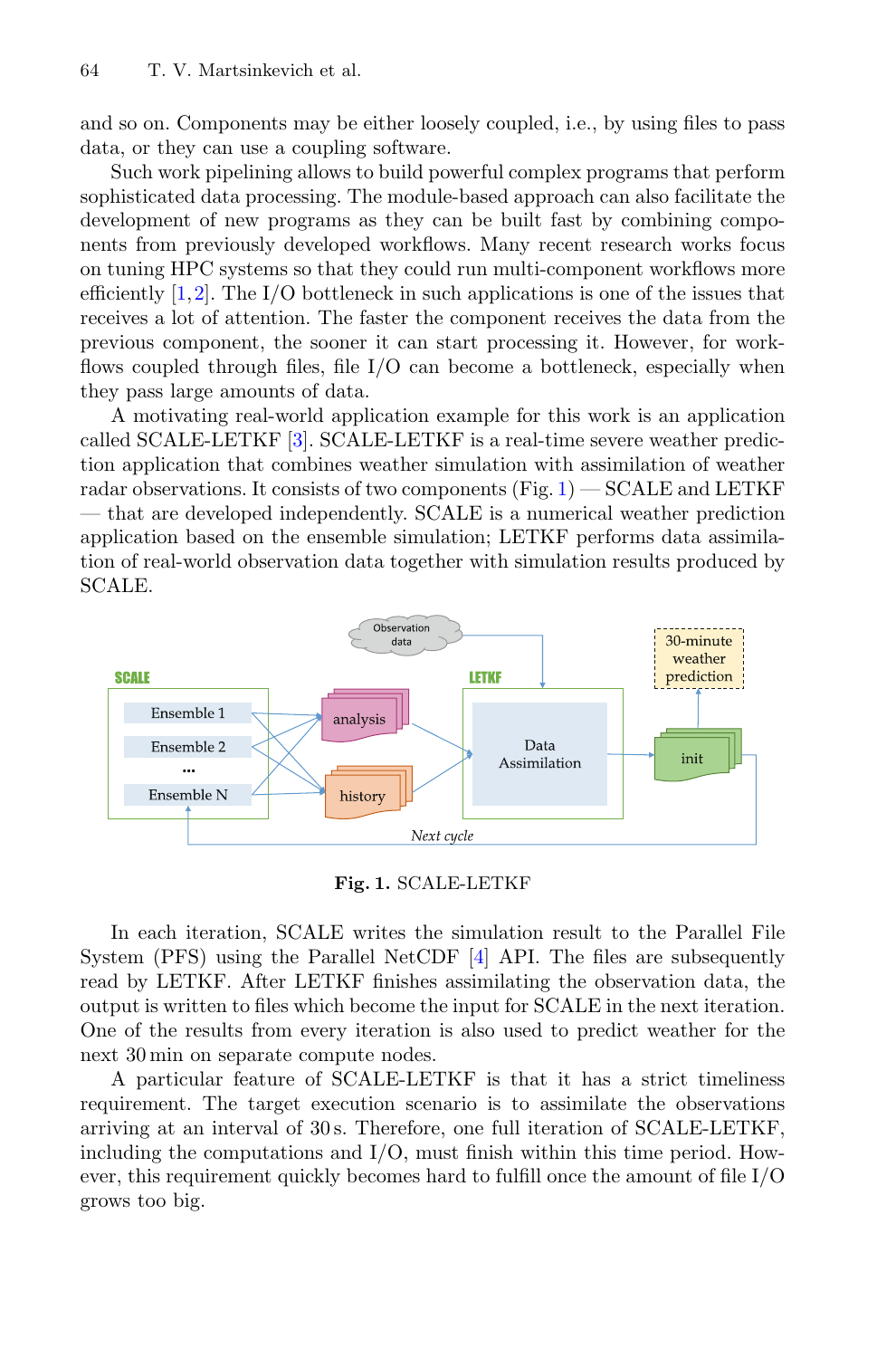One way to overcome this would be to switch from file  $I/O$  to some coupling software. However, this would require rewriting the I/O kernels in both components using the API of the coupler as such a software usually requires. This can be a daunting task for a software as large and complex as SCALE-LETKF.

In this work, we propose a framework called Data Transfer Framework (DTF) that silently bypasses file I/O by sending the data directly over network and requires minimal modifications to application source code. Current implementation of DTF assumes that the workflow components use PnetCDF API for file I/O. The framework uses the Message Passing Interface (MPI) [\[5](#page-16-4)] library to transfer the data. Applications like SCALE-LETKF can benefit from DTF because it allows the developers of the application to easily switch from file I/O to direct data transfer without having to rewrite the I/O code.

The main contributions of this work are:

- We propose a simple data transfer framework called DTF that can be used to silently replace PnetCDF-based file I/O with direct data transfer;
- Unlike many existing coupling solutions, DTF requires only minimal modifications to the application and does not require modifications of PnetCDF calls themselves;
- DTF automatically detects what data should be transferred to what processes transparently for the user, hence, it can be plugged into workflows fast and with minimal efforts and there is no need to provide a description of I/O patterns across components;
- Using a benchmark program, we show that the DTF exhibits stable performance under different I/O loads. A test run of DTF with the real-world workflow application (SCALE-LETKF) shows that the DTF can help multicomponent workflows achieve real-time requirements.

The rest of this paper is organized as follows. In Sect. [2](#page-2-0) we present in detail the design of our data transfer framework and discuss its implementation in Sect. [3.](#page-5-0) We present the results of the performance evaluation of the framework in Sect. [4.](#page-7-0) In Sect. [5](#page-14-0) we overview existing solutions proposed to facilitate the data movement between the components in multi-component workflows. Finally, we conclude with Sect. [6.](#page-15-0)

#### <span id="page-2-0"></span>**2 Data Transfer Framework**

DTF can be used in workflows in which the components use the PnetCDF library for file  $I/O$ . In this section, we first present some basic concepts of the  $(P)$ netCDF data format that had a direct influence on the design of the DTF. We then present the general overview of the framework and, finally, discuss in detail how the data transfer is performed.

We note that from now on we will call the component that writes the file and the component that reads it as the writer and the reader components, respectively.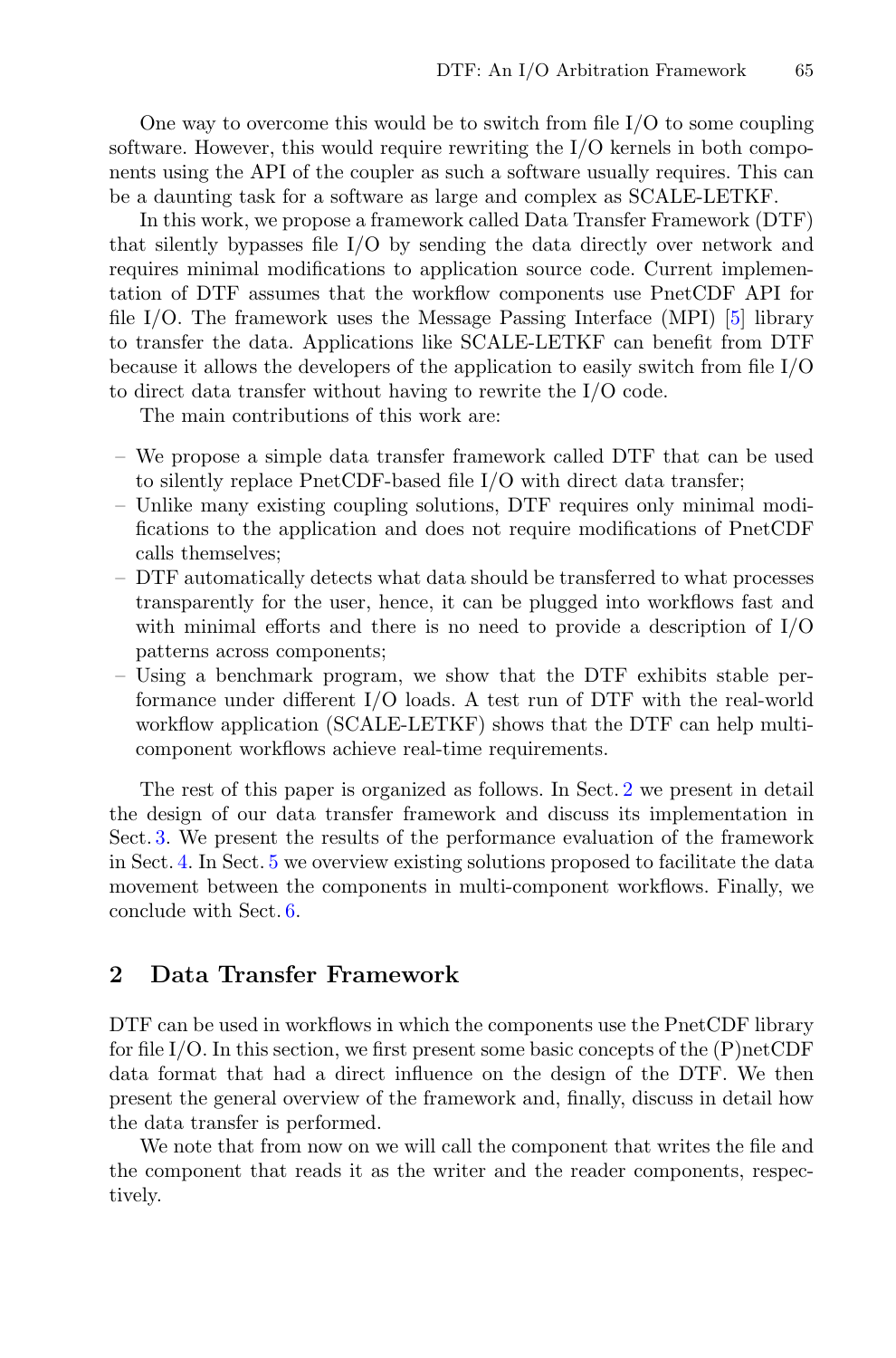#### **2.1 Parallel NetCDF Semantics**

Network Common Data Form [\[6\]](#page-16-5) is a self-describing portable data format that supports handling of array-oriented scientific data. The NetCDF library provides users with an API that allows them to create files conforming to this data format and to define, store and retrieve the data. Parallel NetCDF (PnetCDF) is, as the name suggests, a parallel implementation of the NetCDF library. PnetCDF utilizes the parallel MPI-IO under the hood which allows multiple processes to share the file.

Before performing  $I/O$ , the user must first define the structure of the file, that is, define variables, their attributes, variable dimensions and dimension lengths.

Once the structure of the file is defined, the user may call PnetCDF's API to read or write variables. In a typical PnetCDF call, the user must specify the file id and variable id, which were assigned by PnetCDF during the definition phase, specify the start coordinate and block size in each dimension for multidimensional variables, and pass the input or output user buffer.

Similarly to MPI, PnetCDF has blocking and non-blocking API. In nonblocking  $I/O$ , the user first posts  $I/O$  requests and then calls a wait function to force the actual I/O. The purpose of non-blocking calls is to allow processes to aggregate several smaller file I/O requests into a larger request to improve the I/O throughput.

#### **2.2 General Overview of DTF**

DTF aims to provide users of multi-component workflows with a tool that would allow them to quickly switch from file I/O to direct data transfer without needing to cardinally change the source code of the components.

First, the user must provide a simple configuration file that describes the file dependency in the workflow (example in Fig. [4\)](#page-6-0). It only needs to list the files that create a direct dependency between two components, i.e. if the components are coupled through this file. The DTF intercepts PnetCDF calls in the program and, if the file for which the call was made is listed in the configuration file as subject to the data transfer, the DTF handles the call accordingly. Otherwise, PnetCDF call is executed normally.

In order to transfer the data from one component to another, we treat every PnetCDF read or write call as an *I/O request*. The data transfer is performed via what we call *the I/O request matching*. First, designated processes, called *I/O request matchers*, collect all read and write requests for a given file. Then, each matcher finds out who holds the requested piece of data by matching each read request against one or several write requests. Finally, the matcher instructs the processes who have the data to send it to the corresponding process who requested it. All the inter-process communication happens using MPI. We note that here we differentiate between the PnetCDF non-blocking I/O requests and the DTF I/O requests, and we always assume the latter unless stated otherwise.

The I/O patterns of the component that writes to the file and the component that reads from it may be drastically different, however, dynamic I/O request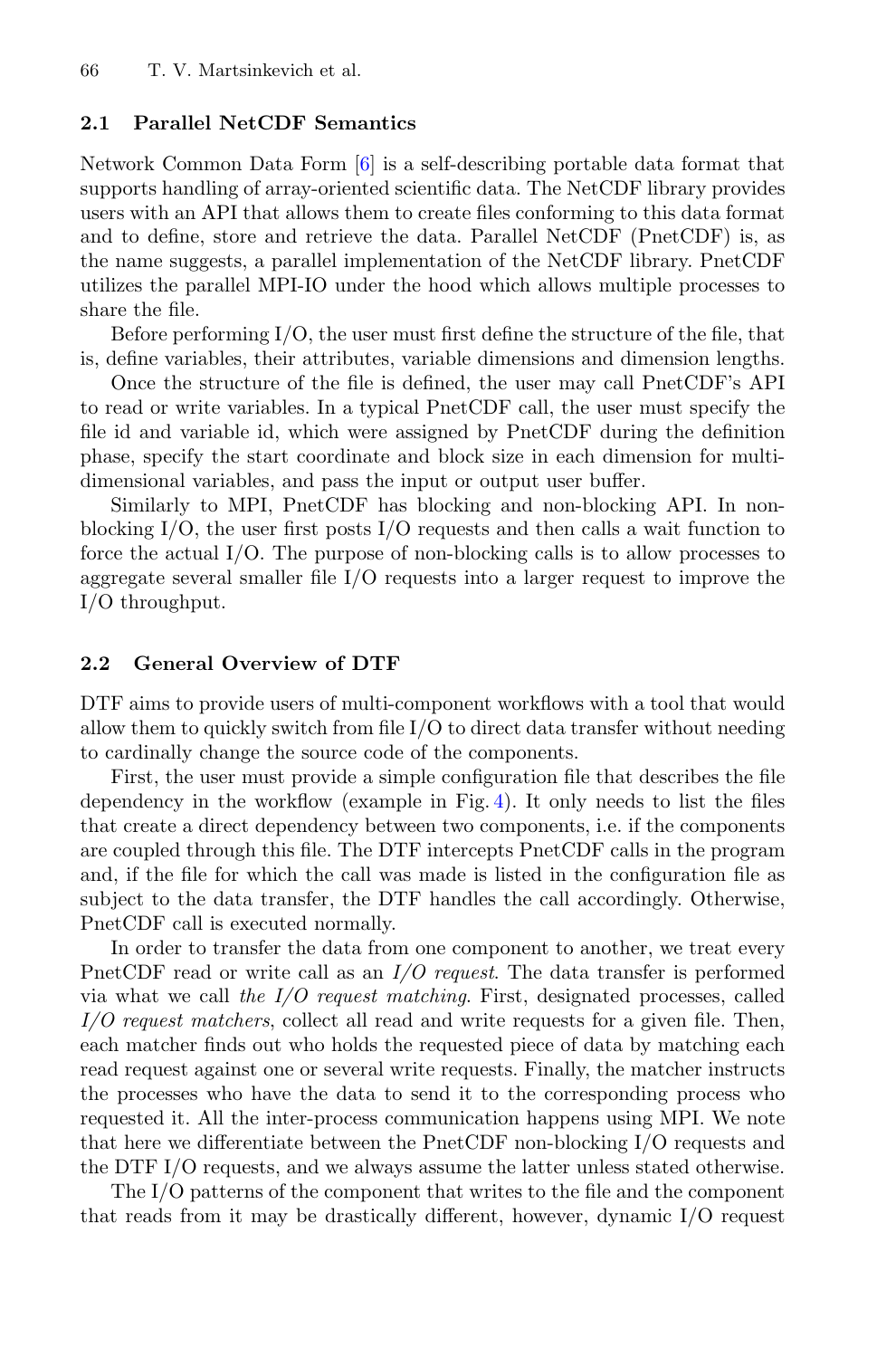matching makes DTF flexible and allows it to handle any kind of I/O patterns transparently for the user.

#### **2.3 I/O Request Matching**

When the writer component creates a file, matchers that will be handling the I/O request matching are chosen among its processes. The number of matchers can be configured by the user or else a default value is set.



<span id="page-4-0"></span>**Fig. 2.** I/O request matching. Request matchers are marked with a red shape outline. For simplicity, only one reader process is showed to have read I/O requests. (Color figure online)

When a process calls a read or write PnetCDF function for a file intended for data transfer, the DTF intercepts this call and, instead of performing file I/O, it internally creates an I/O request that stores the call metadata. Additionally, the process may buffer the user data if the DTF is configured to do so. The metadata consists of:

- varid the PnetCDF variable id;
- rw flag read or write request;
- datatype in case this datatype does not match with the datatype used when the variable was defined, type conversion will take place;
- start corner coordinate of the array block;
- count length of the block in each dimension;
- buffer pointer to the user buffer.

The request matching process can be divided in four steps (Fig. [2\)](#page-4-0). First, all the processes of the reader and writer component send all their I/O requests posted so far to corresponding matching processes (Step 1). Then, a matching process takes the next read I/O request and, based on the corner coordinate start of the requested array block and the block size count, searches for matching write requests (Step 2). The I/O pattern of the reader and writer components are not necessarily identical, therefore, one read request may be matched with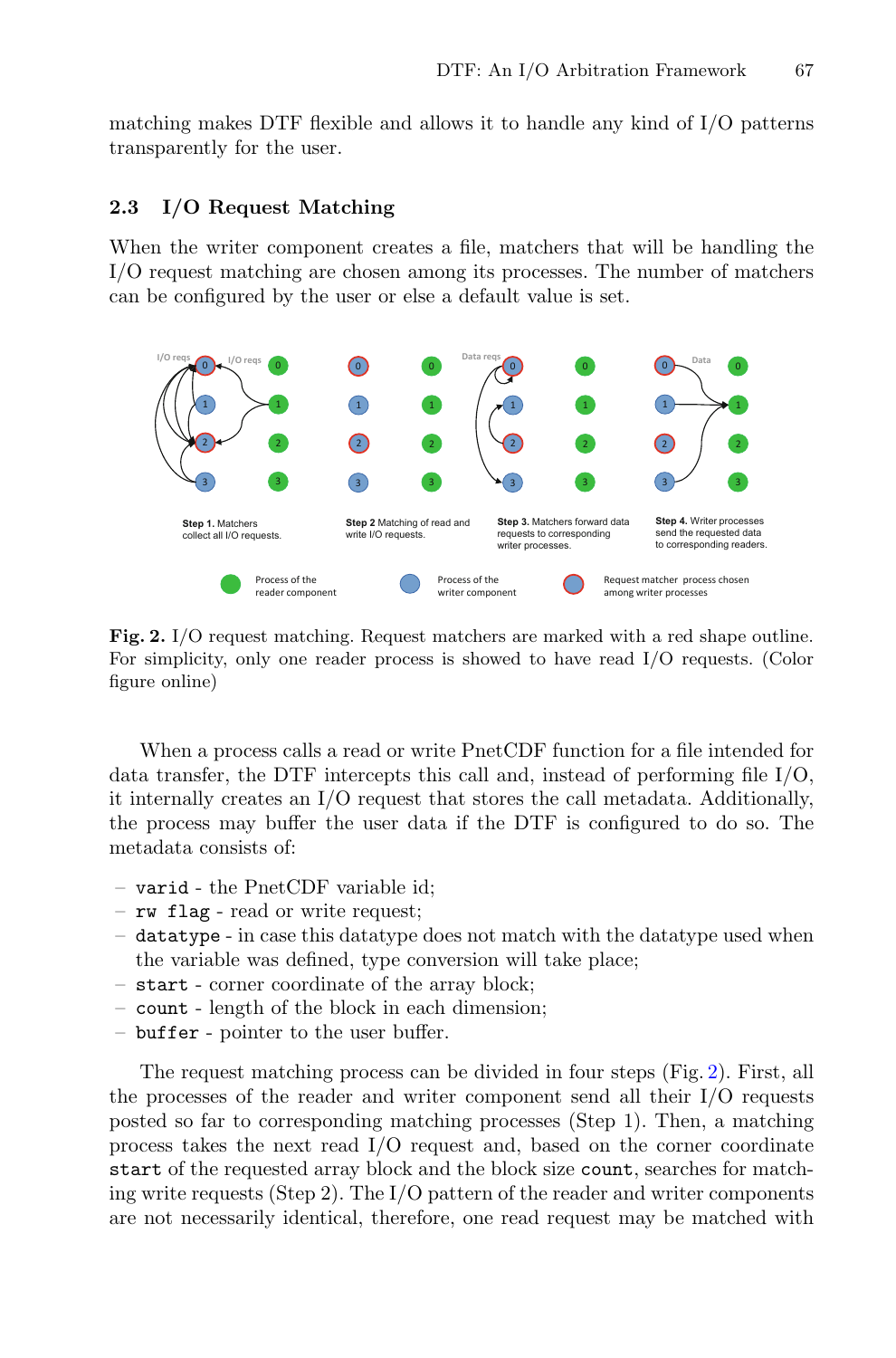several write requests, each of them - for a sub-block of the requested array block. Once a match is found, the matcher sends a message to the writer process holding the requested portion of data and asks it to send this data to the corresponding reader process (Step 3). Finally, when a writer process receives a data request from the matcher, it finds the requested data in the memory, copies it to the send buffer along with the metadata and sends it to the reader (Step 4). When the reader receives the message, it parses the metadata and unpacks the data to the user buffer.

For better performance, the requests are distributed among the matching processes and each matcher is in charge of matching requests for a particular sub-block of a multi-dimensional variable. The size of the sub-block is determined by dividing the length of the variable in the lowest (zeroth) dimension by the number of matching processes. If there is a request that overlaps blocks handled by different matchers, such a request will be split into several requests for subblocks, and each matcher will match the corresponding part. There is a trade-off in this approach: On one hand, the matching happens in a distributed fashion, on the other hand, if there are too many matchers the request may end up being split too many times resulting in more communication between readers and writers. Therefore, it is recommended to do some test runs of the workflow with different number of matchers to find a reasonable configuration for DTF.

# <span id="page-5-0"></span>**3 Implementation**

The Data Transfer Framework is implemented as a library providing API to user programs. To let the DTF intercept PnetCDF calls, we also modified the PnetCDF-1.7.0 library. The modifications were relatively small and consisted of around 50 lines of code.

We use the MPI library to transfer the data. To establish the communication between processes in the reader and writer components, we use the standard MPI API for creating an inter-communicator during the DTF initialization stage in both components. This implies that the two components coupled through a file must run concurrently.

Current version of the DTF implements a synchronous data transfer, meaning that all the processes in the two components stop their computations to perform the data transfer and resume only when all the data requested by the reader has been received. Generally, it is preferable to transfer the data to the reader as soon as it becomes available on the writer's side so that the reader could proceed with computations. However, because the  $I/O$  patterns of the two components may differ significantly, it is hard to automatically determine when it is safe to start the matching process. Therefore, we require that the user signals to the DTF when to perform a request matching for a given file by explicitly invoking a special API function in both components.

To enable the data transfer, the user needs to modify the source code of all the components of the workflow by adding API to initialize, finalize the DTF, as well as explicitly invoke the data transfer. However, we believe that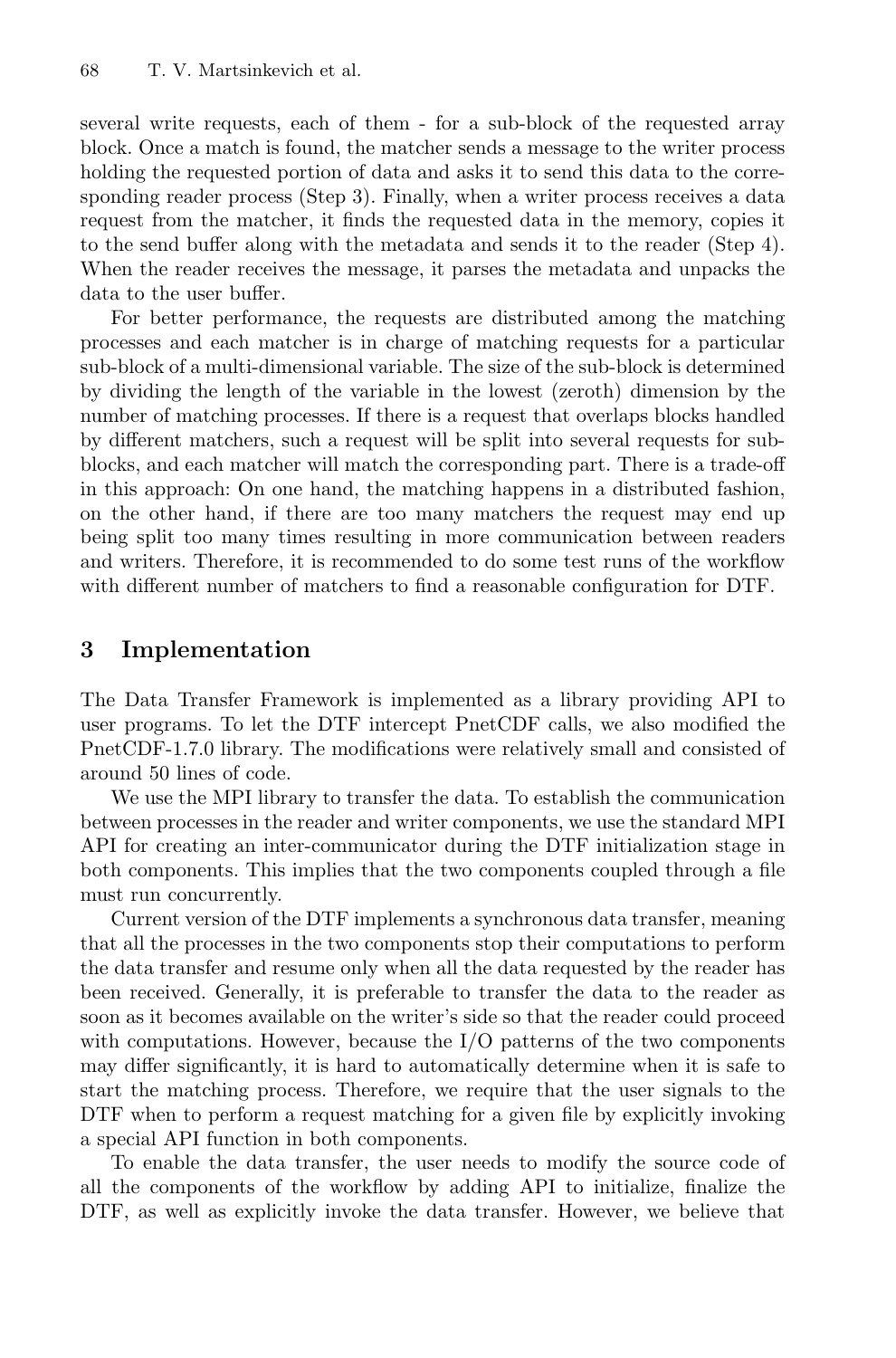

<span id="page-6-1"></span>**Fig. 3.** An example layout of a k-d tree to arrange sub-blocks of a 3-dimensional variable.



<span id="page-6-0"></span>**Fig. 4.** DTF configuration file

these modifications are rather minimal compared to what traditional coupling software usually requires.

#### **3.1 Handling of I/O Requests**

Depending on the scale of the execution and the I/O pattern, matching processes sometimes may have to handle thousands of I/O requests. Using a suitable data structure to arrange the requests in such a way that matching read and write requests can be found fast is important.

Unless the variable is a scalar, an I/O request is issued for a multi-dimensional block of data. Such k-dimensional block can be represented as a set of k intervals. We use an augmented k-dimensional interval tree [\[7](#page-16-6)] to arrange these blocks in such a way that would allow us to find a block that overlaps with a quired block (read I/O request) in a reasonable amount of time. Figure [3](#page-6-1) shows an example layout of a tree that stores write requests for a 3-dimensional variable. A tree on each level  $(k = 0,1,2)$  arranges intervals of the variable sub-blocks for which a write request was issued in the corresponding dimension. Each node of the tree links to the tree in the  $k + 1$  dimension.

Read requests are stored as a linked list sorted by the rank of the reader. Every time new requests metadata arrives, the matcher updates the request database and tries to match as many read requests for a given rank as possible.

#### **3.2 User API**

The three main API functions provided by the DTF are the following:

- $-$  dtf init(config file, component name) initializes the DTF. The user must specify the path to the DTF configuration file and state the name of the current component which should match one of the component names in the configuration file;
- dtf finalize() finalizes the DTF;
- dtf transfer(filename) invokes the data transfer for file *filename*;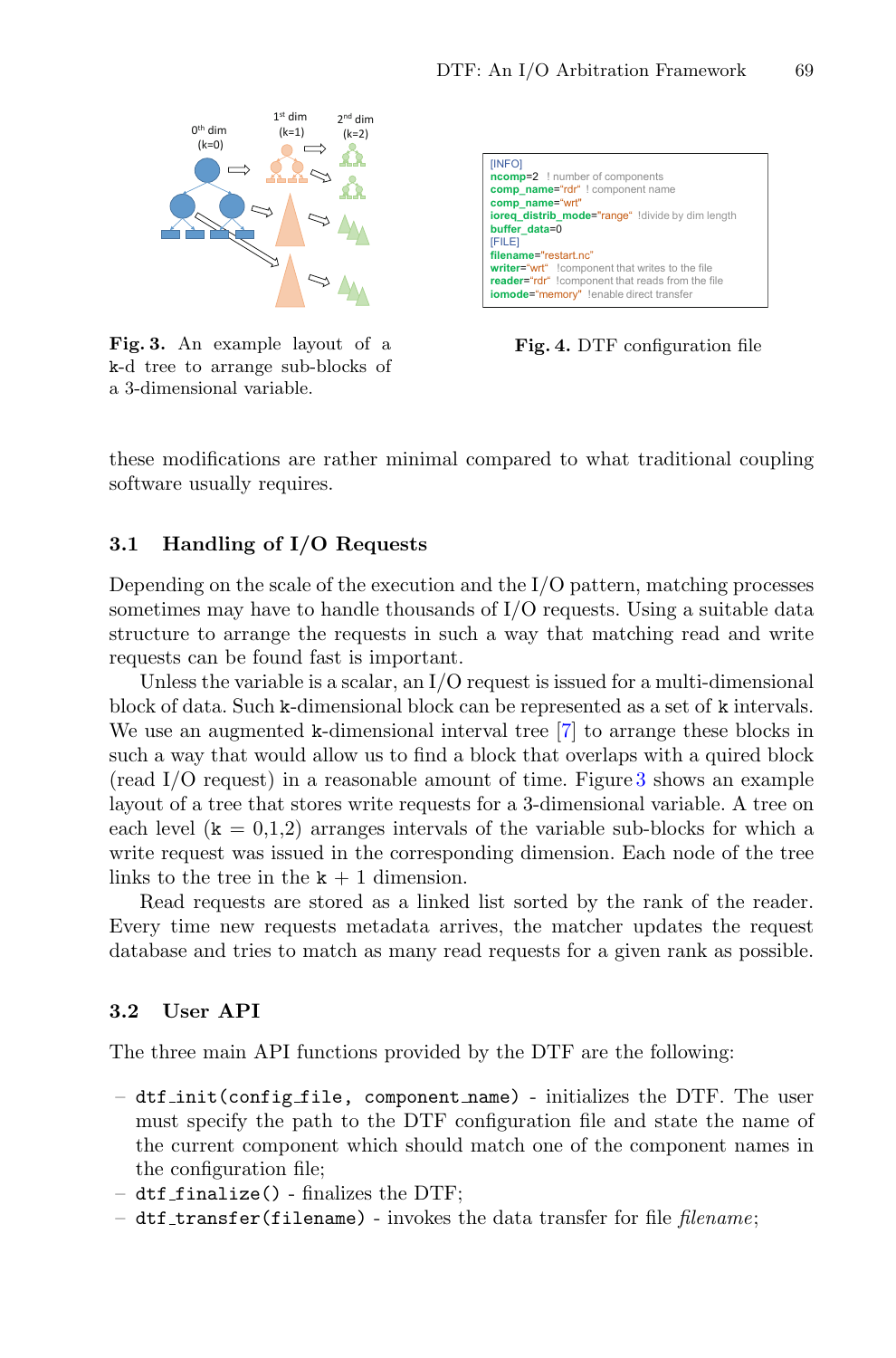All the API functions are collective: dtf init() and dtf finalize() must be invoked by all processes in both components, while  $diff\_transfer()$  must be invoked only by processes that share the file.

During the initialization, based on the DTF configuration file, each component finds out all other components with whom it has an I/O dependency and establishes a separate MPI inter-communicator for every such dependency. All the further inter-component communication happens via this intercommunicator.

A dtf transfer() call should be added after corresponding PnetCDF read- /write calls in the source code of both, reader and writer components. The call will not complete until the reader receives the data for all the read I/O requests posted before  $df_transform()$  was invoked, therefore, it is user's responsibility to ensure that the components call the function in the correct place in the code, that is, that the writer does not start matching I/O until all the write calls for the data that will be requested in the current transfer phase have been posted as well. dtf\_transfer() function can be invoked arbitrary number of times but this number should be the same for both components. We note that, because this function acts like a synchronizer between the reader and writer components, the recommended practice is to invoke it just once after all the I/O calls and before the file is closed.

By default, the DTF does not buffer the user data internally. Therefore, the user should ensure that the content of the user buffer is not modified between the moment the write PnetCDF call was made until the moment the data transfer starts. Otherwise, data buffering can be enabled in the DTF configuration file. In this case, all the data buffered on the writer's side will be deleted when a corresponding transfer function is completed.

# **3.3 Example Program**

A simplified example of a writer and reader components is presented Figs. [5a](#page-8-0) and b, as well as their common DTF configuration file (Fig. [4\)](#page-6-0). To enable the direct data transfer it was enough to add three lines of code to each component — to initialize, finalize the library and to invoke the data transfer — and provide a simple configuration file.

# <span id="page-7-0"></span>**4 Evaluation**

We first demonstrate the performance of DTF using the  $S3D-IO<sup>1</sup>$  $S3D-IO<sup>1</sup>$  $S3D-IO<sup>1</sup>$  benchmark program. Next, we show how the DTF performs with a real world workflow application—SCALE-LETKF.

S3D-IO [\[8\]](#page-16-7) is the I/O kernel of the S3D combustion simulation code developed at Sandia National Laboratory. In the benchmark, a checkpoint file is written at regular intervals. The checkpoint consists of four variables—two threedimensional and two four-dimensional—representing mass, velocity, pressure,

<span id="page-7-1"></span> $^{\rm 1}$  Available at [http://cucis.ece.northwestern.edu/projects/PnetCDF/#Benchmarks.](http://cucis.ece.northwestern.edu/projects/PnetCDF/#Benchmarks)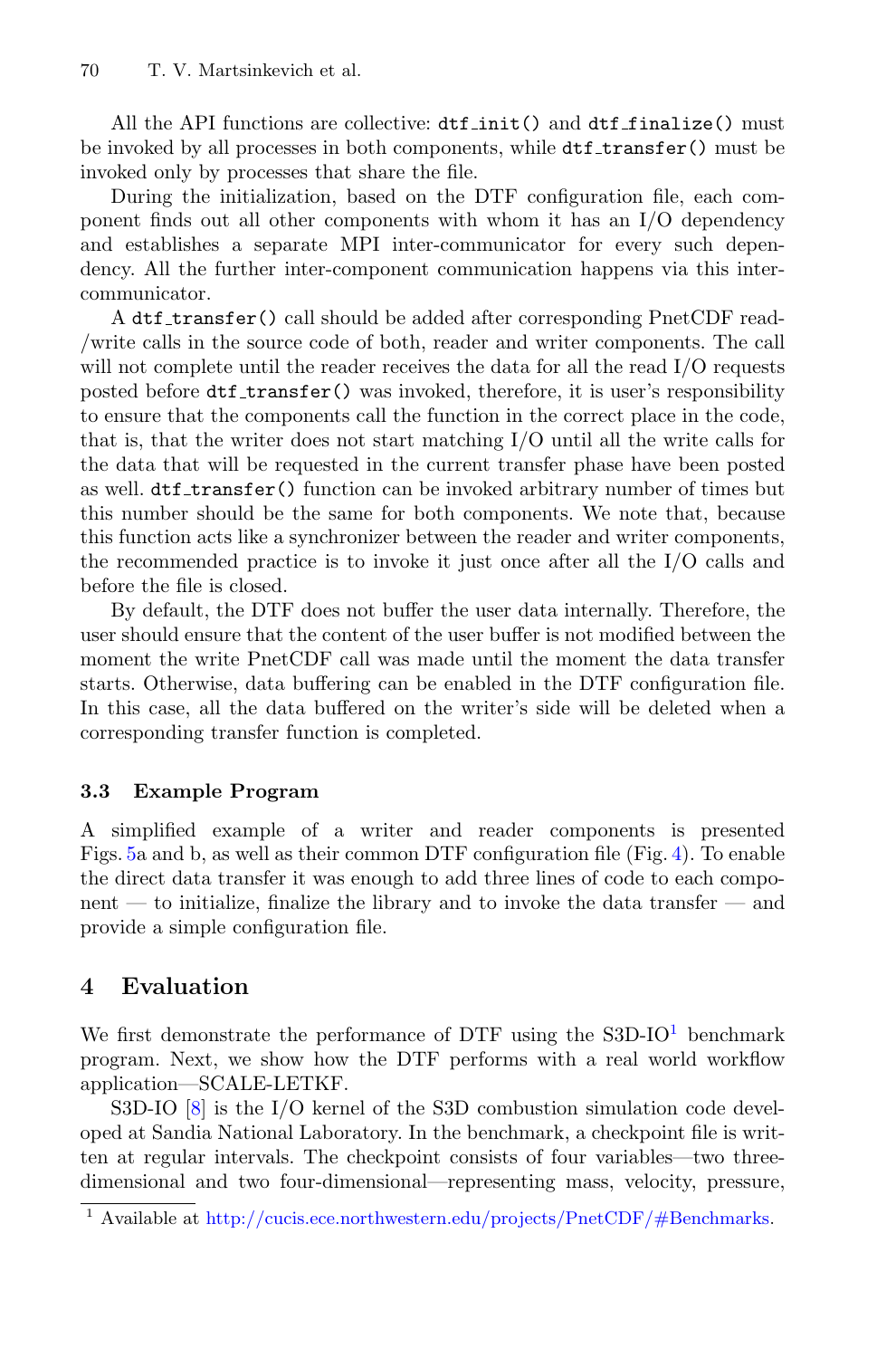```
/∗ I n i t i a l i z e DTF∗/
dtf_init ( dtf_inifile , "wrt" );
/∗ Create f ile ∗/
ncmpi_create ("restart.nc",...);
<...>
 /∗Write some data ∗/
ncmpi put vara float (...);
/∗Write some more data ∗/
ncmpi put vara float (\ldots);/∗Perform I /O r e q u e s t ma tch ing ∗/
dt f_transfer ("restart.nc");
/∗ Close the f ile ∗/
ncmpi_close (\ldots);/∗ F i n a l i z e DTF∗/
dtf-finalize();
```

```
/∗ I n i t i a l i z e DTF∗/
dtf_init ( dtf_inifile , "rdr" );
/* Open the file */ncmpi_open ("restart.nc",...);
<...>
/∗Read a l l data at once ∗/
ncmpi_get_vara_float (\ldots);/∗Perform I /O r e q u e s t ma tch ing ∗/
dt f_transfer ("restart.nc");
/* Close the file */
nempi.close (...);/∗ F i n a l i z e DTF∗/
dtf_finalize();
```
(a) Component writing to file

(b) Component reading from file

<span id="page-8-0"></span>**Fig. 5.** Sample code using the DTF API

and temperature. All four variables share the lowest three spatial dimensions X, Y and Z which are partitioned among the processes in block fashion. The value of the fourth dimension is fixed.

We imitate a multi-component execution in S3D-IO by running concurrently two instances of the benchmark: Processes of the first instance write to a shared file, processes in the second instance read from it. Each test is executed at least eight times and an average value of the measured parameter is computed. To determine the number of matchers necessary to get the best performance for data transfer, we first execute several tests of S3D-IO varying the number of matching processes and use the result in the subsequent tests.

In the tests with the direct data transfer, the I/O time was measured in the following manner. On the reader side, it is the time from the moment the reader calls the data transfer function to the moment all its processes received all the data they had requested. On the writer's side, the I/O time is the time between the data transfer function and the moment the writer receives a notification from the reader indicating that it had got all the requested data. The I/O time also includes the time to register the metadata of the PnetCDF I/O calls and to buffer the data, if this option is enabled. In all our test cases it so happens that the writer component always invokes the transfer function before the reader and, therefore, sometimes it has to wait for the reader to catch up. Hence, by data transfer time we hereafter assume the I/O time of the writer component unless stated otherwise as it represents the lowest baseline. The runtime of the workflow is measured from the moment two components create an MPI intercommunicator inside the dtf init() function and the moment it is destroyed in dtf finalize() as these two functions work as a synchronization mechanism between the reader and writer components.

All the experiments were executed on K computer [\[9\]](#page-17-0). Each node has an 8-core 2.0 GHz SPARC64 VIIIfx CPU equipped with 16 GB of memory. Nodes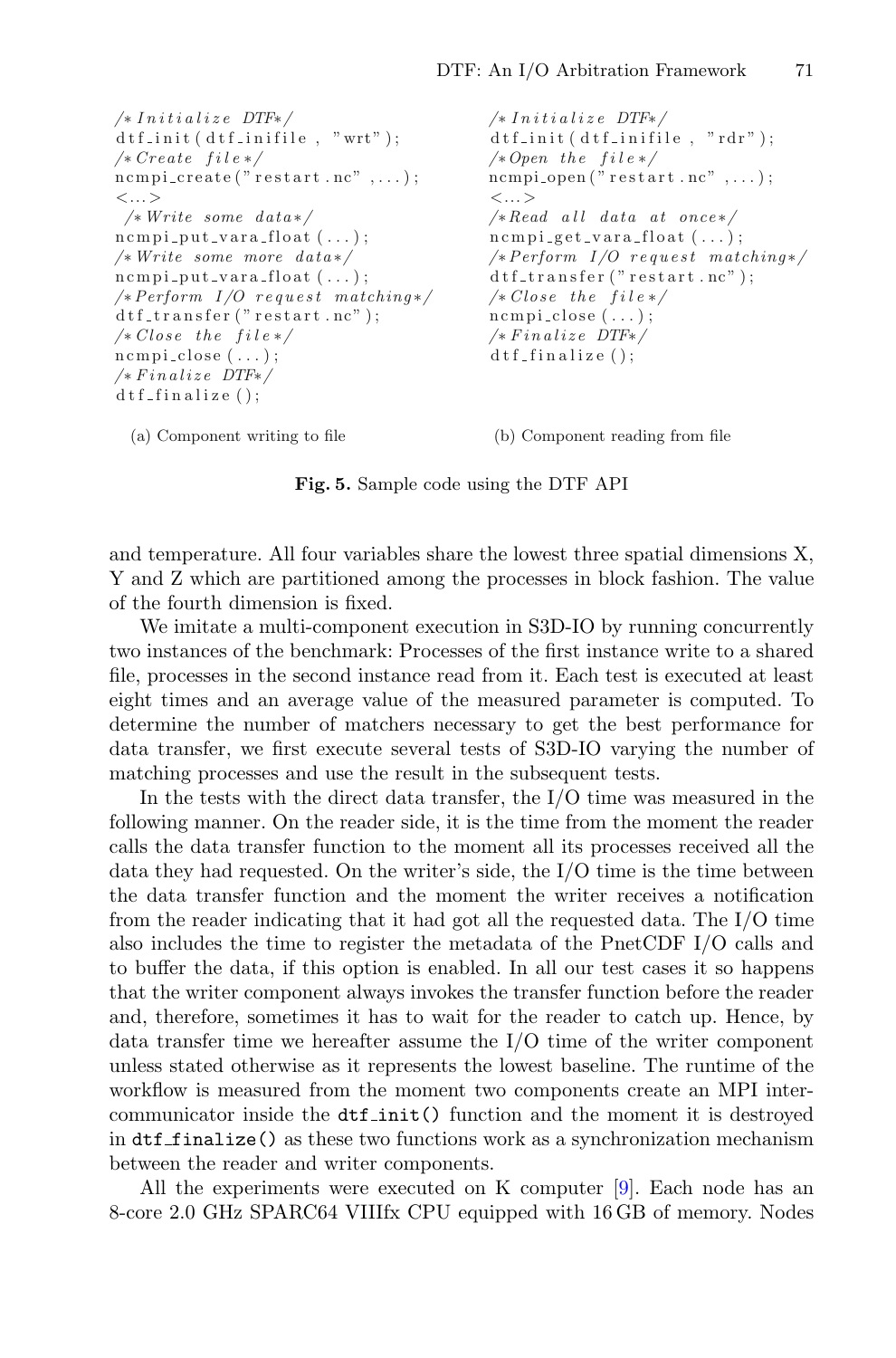are connected by a 6D mesh/torus network called Tofu [\[10](#page-17-1)] with  $5 GB/s \times 2$ bandwidth in each link. Compute nodes in K computer have access to a local per-node file system as well as a global shared file system based on Lustre file system.

#### **4.1 S3D-IO Benchmark**

**Choosing the Number of Matching Processes.** To get the best performance, it is recommended that the user chooses the number of matching processes that will perform I/O matching instead of using the default configuration of one matcher per 64 processes. This number is application-dependent. The load on a matching process is determined by the number of read and write I/O requests the process has to match. For example, if all reader and writer processes perform I/O symmetrically and the size of the variable in the zeroth dimension divides by the number of matchers, the number of I/O requests one matcher will have to match roughly equals the number of I/O requests one process generates multiplied by the number of processes in both components.



<span id="page-9-0"></span>**Fig. 6.** Data transfer time for various test sizes and number of matching processes per component.



<span id="page-9-1"></span>**Fig. 7.** DTF performance for various file sizes.

Depending on the I/O pattern, increasing the number of matchers does not always decrease the number of I/O requests per matcher, but it generally improves the throughput of data transfer. The reason is that rather than waiting for one matching process to match requests for one block of a multi-dimensional array, multiple processes can match sub-blocks of it in parallel. Consequently, the reader may start receiving the data earlier.

To find an optimal number of matchers, we run tests of different sizes—from 32 processes per component up to 1024—with a problem size such that each process reads or writes 1 GB of data. In each test we then vary the number of matchers and measure the time to transfer the data. The results in Fig. [6](#page-9-0) show that increasing the number of matchers up to some point improves the transfer time and then the performance starts decreasing. The reason for this is that an I/O request for a block of data may be split into several requests for subblocks between multiple matchers and, if the number of matchers is too big, the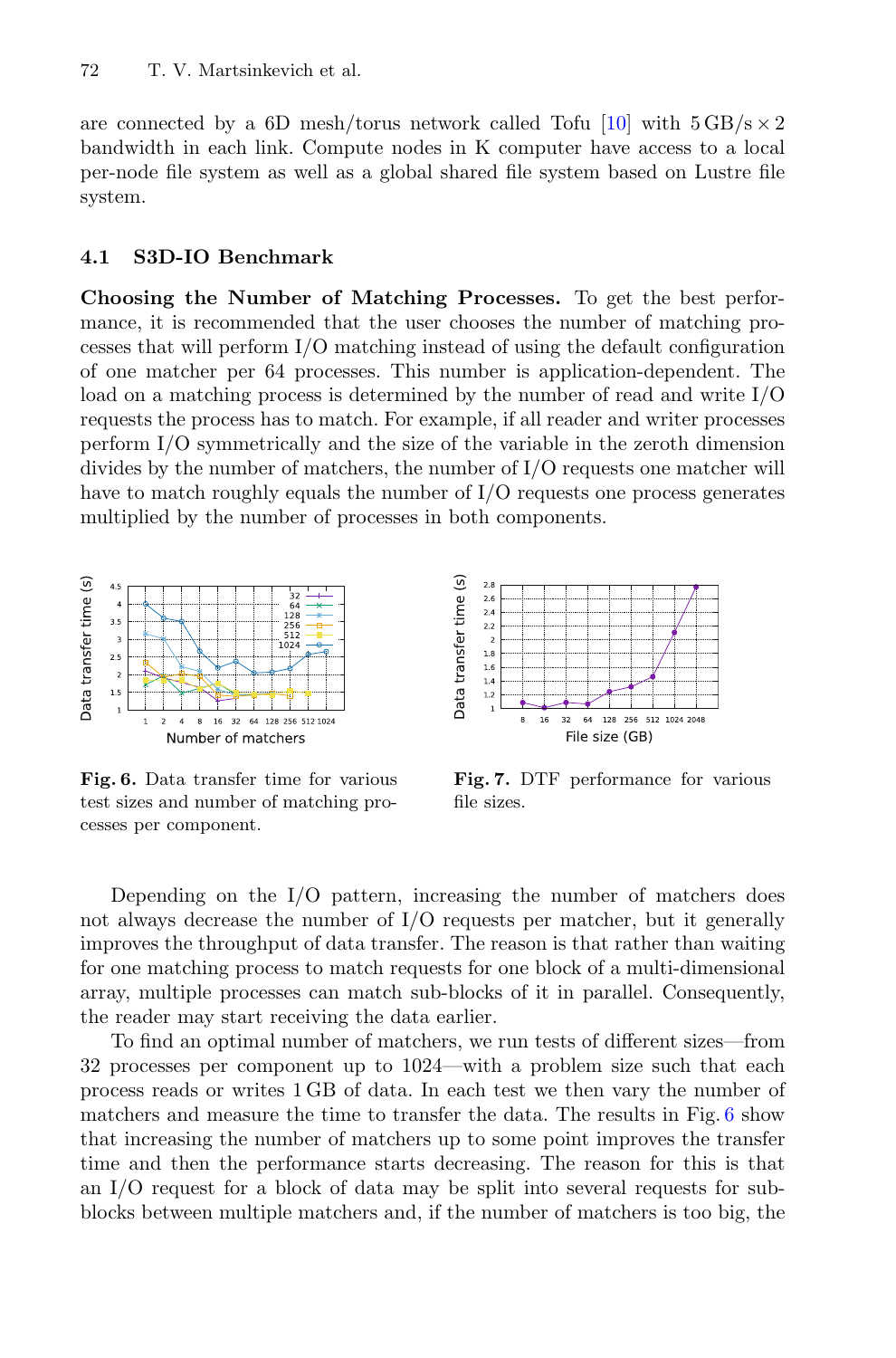request is over-split and it takes more smaller messages to deliver all the data to the reader. Based on this result, for our further tests we use the following setting: for tests with up to 256 processes in one component, each writer process functions as a matcher, for tests with 512 processes per component—four processes in one work-group, i.e. 128 matchers in total. Finally, for tests with 1024 processes per component the work-group size is 16, i.e. there are 64 matchers in total.

**Scalability.** We first demonstrate how the DTF scales compared to file I/O (PnetCDF) by measuring the read and write bandwidth for weak and strong scaling tests. In this test, processes write to a shared file using non-blocking PnetCDF calls. To measure the I/O bandwidth, we divide the total file size by the respective read or write  $I/O$  time. The results for the strong and weak scaling are presented on Figs. [8](#page-11-0) and [9.](#page-11-1) The X axis denotes the number of processes in one component. We point out that the Y-axis is logarithmic in these plots. Figures [8a](#page-11-0) and [9a](#page-11-1) show the total execution time of the coupled workflow.

In all tests each process executes a PnetCDF read or write function four times—one per variable, i.e. each process generates four I/O requests.

In the strong scaling test, we fix the file size to 256 GB and vary the number of processes in one component. We note that, due to the node memory in K computer limited to 16 GB, the results in Fig. [8](#page-11-0) start from the test with 32 processes per component. In the weak scaling tests, we fix the size of the data written or read by one process to 256 MB, thus, in the test with one process per component the file size is 256 MB, in the test with 1024 processes—256 GB.

As we see, DTF significantly outperforms file I/O in all tests. We also notice that the read bandwidth in all tests with the direct data transfer is always higher than the write bandwidth. We compute the bandwidth by dividing the size of the transferred data by the measured transfer time in the respective component. Thus, the reason for the different bandwidth is the timing when the matching starts in the reader component relatively to the writer component and is specific to our chosen test cases. As mentioned before, in our experiments the writer always entered the data transfer phase before the reader, hence, it sometimes had to wait for the reader. For this reason, from the writer's point of view, the transfer took longer than from the reader's point of view, hence, the write bandwidth is lower.

The bandwidth using the data transfer does flatten eventually in the strong scaling test (Fig. [8b](#page-11-0) and c), because the size of the data sent by one process decreases and the overhead of doing the request matching and issuing data requests starts to dominate the transfer time. In the weak scaling tests in Fig. [9](#page-11-1) the data transfer time grows slower as the amount of data to transfer by one process stays the same and the overhead of the I/O request matching is relatively small. Hence, the total I/O bandwidth increases faster than in the strong scalability test.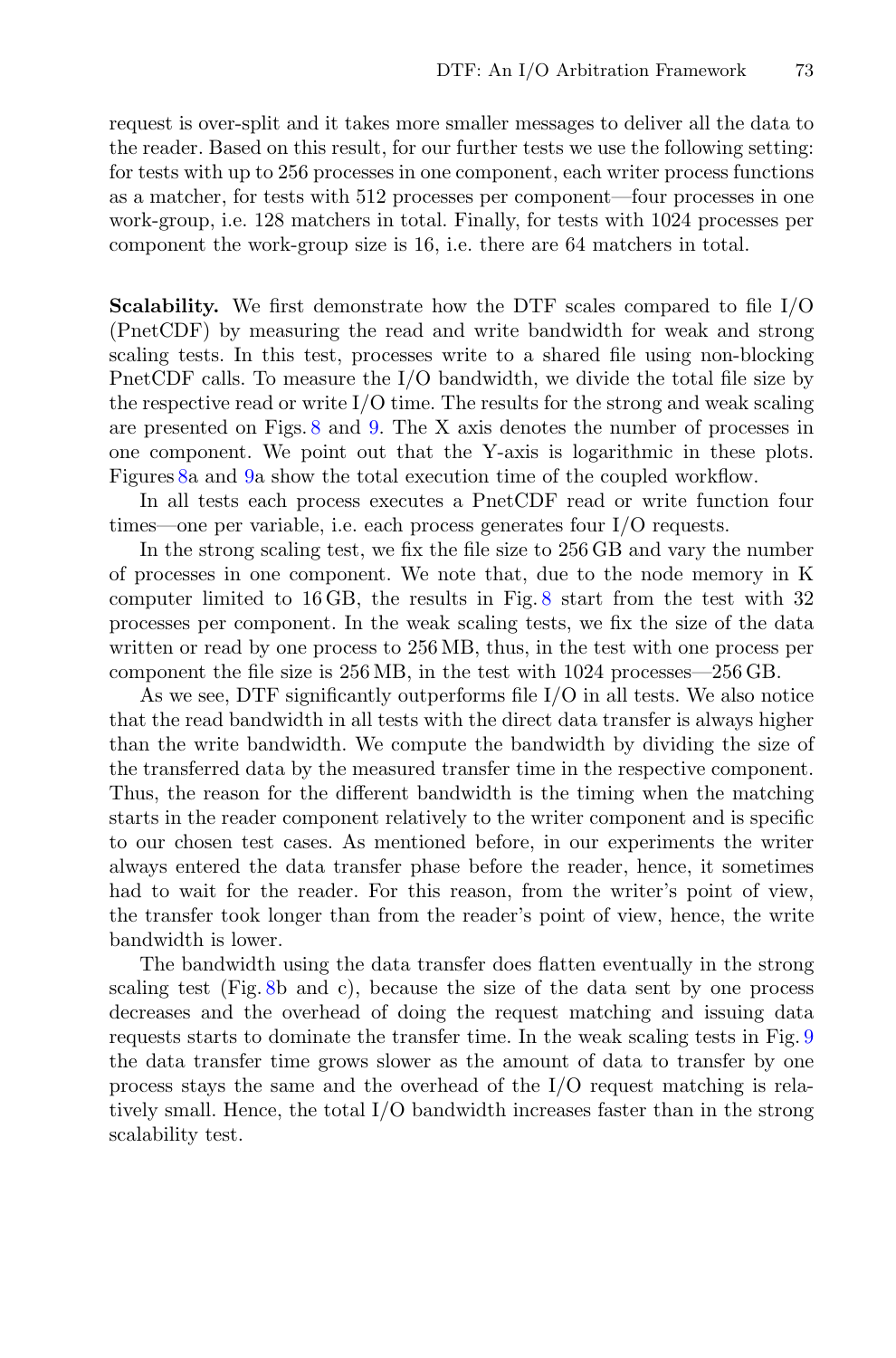

<span id="page-11-0"></span>**Fig. 8.** Strong scaling of S3D-IO. Y-axis is in logarithmic scale in all plots.



<span id="page-11-1"></span>**Fig. 9.** Weak scaling of S3D-IO. Y-axis is in logarithmic scale in all plots.

**DTF Performance Under I/O Load.** Other major factors that impact the data transfer time apart from the number of matching processes are the size of data to transfer and the total number of I/O requests to be matched. To measure the former we perform data transfer for files of various sizes while the number of I/O requests per matcher stays the same. To evaluate the impact of the number of I/O requests, we fix the file size to 256 GB and increase the number of I/O requests a matcher process matches by manipulating how the I/O requests are distributed among matchers. By default, the size of the variable sub-block for which a matcher process matches read and write requests is defined by dividing the variable in the zeroth dimension by the number of matchers. An I/O request is split in the zeroth dimension based on this stripe size and distributed among the matchers in a round robin fashion. In this experiment, we vary the value of the stripe size which effectively changes the number of I/O requests each matcher has to handle.

In both experiments there are 1024 processes per component and there is one matcher per 16 processes. We also note that two out of four variables in S3D-IO have the zero dimension length fixed to 11 and 3, respectively. This is smaller than the number of matchers (64) and results in asymmetrical distribution of work among matchers. For this reason, in the two experiments, on top of the average number of I/O requests per matcher, a small group of matchers has to match approximately 4,000 more I/O requests.

Figure [7](#page-9-1) shows the results of the first experiment. The file size was gradually increased from 8 GB to 2 TB. Each matcher process matched on average 576 requests in every test. We measured the time for actual matching of read and write requests—it took only around  $2\%$  of the whole data transfer time, thus, we conclude that most of the time was spent on packing and sending the data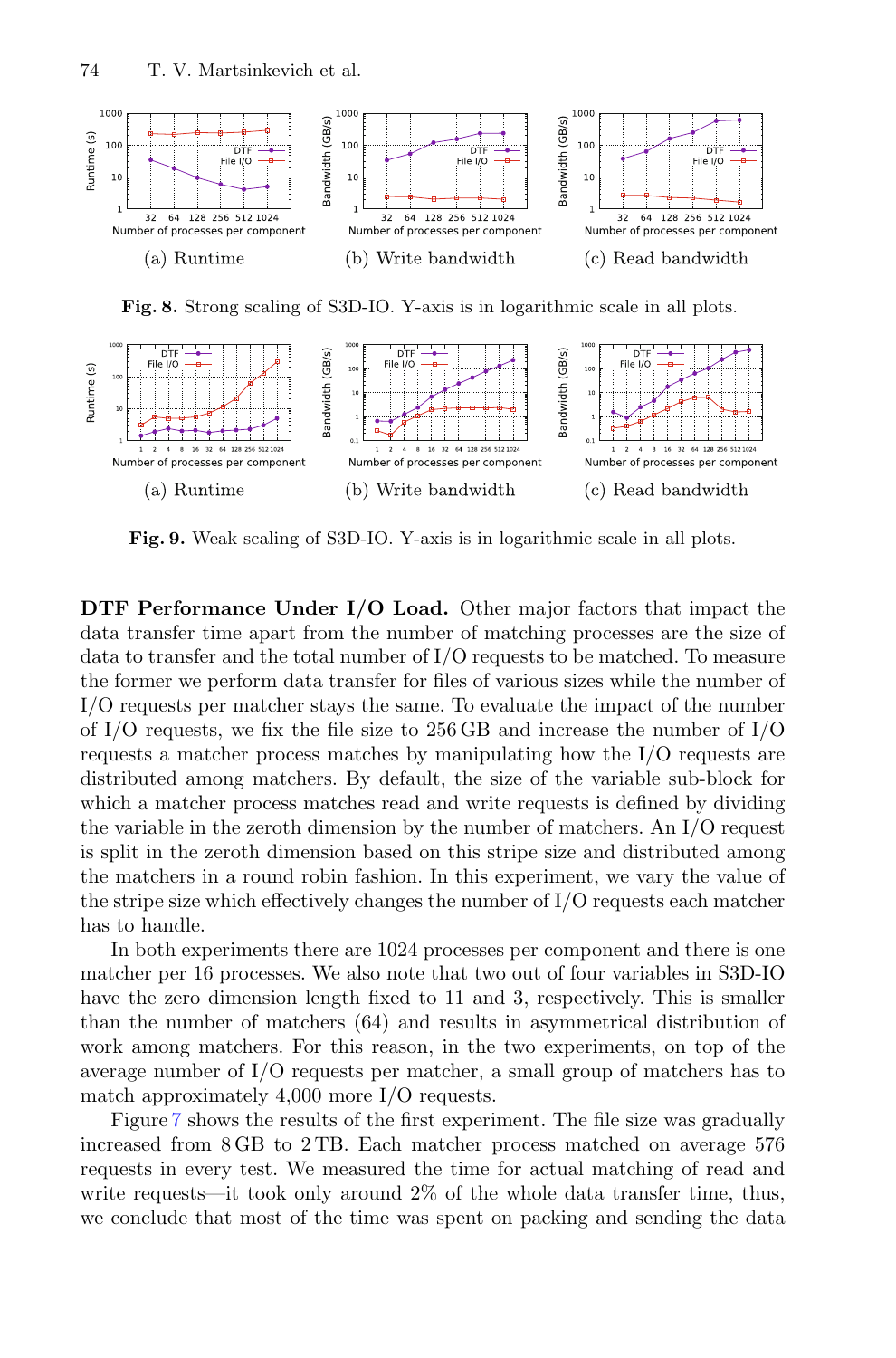to reader processes. Thanks to the fast torus network in K computer, sending 2 TB of data over network took less than 3 s.

In the second experiment (Table [1\)](#page-12-0) the file size is fixed, i.e. in every test each process transfers the same amount of data. The matching processes handled from 576 to 16,832 I/O requests, plus the additional requests for some matchers due to the imbalance. We expect that in this experiment it is the request matching process that will have the biggest impact on the data transfer time as the number of requests grow. However, according to the Table [1,](#page-12-0) the actual request matching took on average no more than 2–3% of the data transfer time and only in the test with 16,832 requests per matcher the matching took around 5% of the data transfer.

| Average number of $I/O$<br>requests per matcher | Data transfer<br>time(s) | Time to match read and<br>write requests $(s)$ |
|-------------------------------------------------|--------------------------|------------------------------------------------|
| 576                                             | 1.799                    | 0.041                                          |
| 1,088                                           | 1.498                    | 0.031                                          |
| 2,144                                           | 2.107                    | 0.046                                          |
| 4,224                                           | 2.061                    | 0.045                                          |
| 8,448                                           | 2.108                    | 0.058                                          |
| 16,832                                          | 1.777                    | 0.085                                          |

<span id="page-12-0"></span>**Table 1.** DTF performance for different number of I/O requests

Moreover, we observe that despite the growing number of I/O requests per matcher, the time to perform the data transfer actually decreases in some cases. One explanation for this could be that, when we decrease the stripe size by which the I/O requests are distributed, one matcher becomes in charge of several smaller sub-blocks located at a distance from each other along the zeroth dimension, rather than just one contiguous big sub-block. And this striping may accidentally align better with the I/O pattern of the program, so the matcher ends up matching requests for the data that was written by it. Then, instead of having to forward a data request to another writer process, the matcher immediately can send the data to the reader.

Overall, we conclude that the DTF shows stable performance under increased load of the amount of data that needs to be transferred as well as the load on the matching processes.

#### **4.2 SCALE-LETKF**

Finally, we demonstrate how DTF performs with a real-world multi-component application—SCALE-LETKF.

First of all, we explain the I/O pattern of SCALE-LETKF. At the end of one iteration, each ensemble in SCALE outputs the results to two files: a history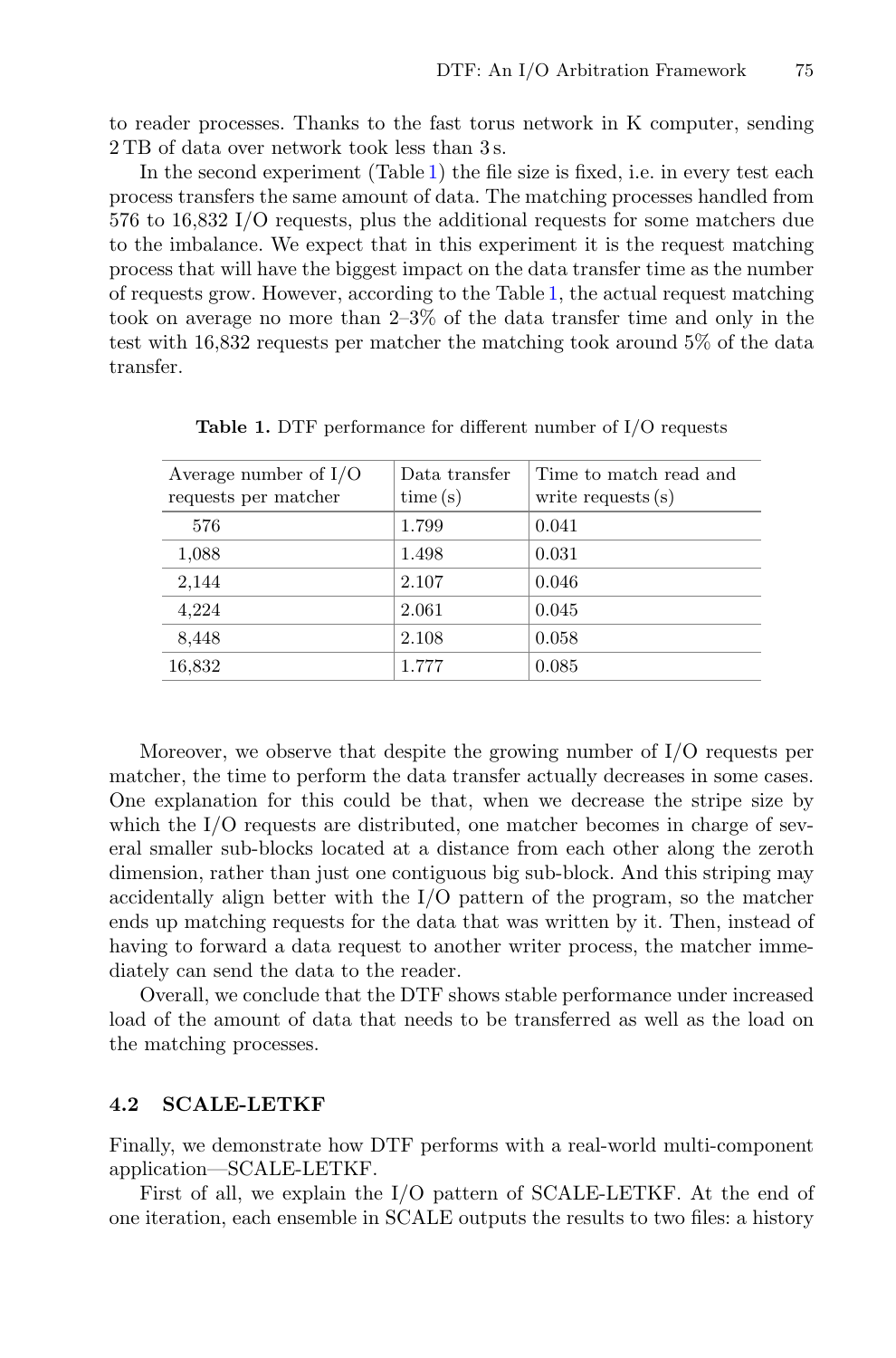file and a restart file. At the beginning of its cycle computation, each LETKF ensemble reads the data from the respective history and restart files. LETKF only requires a part of the data in the history file for its computations, i.e. it does not read the whole file. The data transfer function is invoked once per each of the two files. The tests are performed with one iteration because currently SCALE-LETKF does not support the multi-cycle execution.

In the chosen test case LETKF assimilates the data from a Phased Array Weather Radar [\[11\]](#page-17-2) with a resolution of 500 m. The number of processes participating in one ensemble simulation is fixed to nine processes in all tests, the total number of processes per component is nine multiplied by the number of ensembles. The DTF is configured so that every process in the ensemble acts as a matcher. Additionally, the data buffering is enabled in DTF because the I/O in SCALE happens in several stages and the user buffers are overwritten by the time the data transfer function is called.

The size of the history and restart file in one ensemble is constant, we change the total amount of I/O by varying the number of ensembles from 25 to 100. Table [2](#page-13-0) contains the information about the amount of data written and read in each configuration. In all tests, every ensemble process in SCALE writes 363 MB of data, out of which LETKF process requires only about one quarter. A SCALE process generates 255 write requests, LETKF process—31 read request.

| Number of ensembles Total write size $(GB)$ Total read size $(GB)$ |        |         |
|--------------------------------------------------------------------|--------|---------|
| 25                                                                 | 79.78  | 18.97   |
| 50                                                                 | 159.56 | 37.94   |
| 75                                                                 | 239.35 | 56.91   |
| 100                                                                | 319.13 | 75.88   |
| Per process                                                        | 363 MB | 86.3 MB |

<span id="page-13-0"></span>**Table 2.** Cumulative I/O amount in SCALE-LETKF

Figure [10](#page-14-1) shows the execution results of all configurations. Because SCALE-LETKF has a strict timeliness requirement, we focus on the time it took to perform the I/O rather than bandwidth. Additionally, we plot the standard deviation of I/O time between the processes because each ensemble performs I/O independently from each other.

The results show that the DTF helps to improve the total execution time of SCALE-LETKF (Fig. [10a](#page-14-1)) by cutting on the I/O time. In the largest execution with 100 ensembles, the I/O time was improved by a factor of 3.7 for SCALE and 10 for LETKF. This improvement is rather modest compared to what we observed in tests with S3D-IO mostly because SCALE-LETKF, along with its I/O kernel, is a much more complex application compared to the benchmark.

Apart from the I/O time, we also noticed that, when using the data transfer, the standard deviation decreases significantly compared to when file  $I/O$  is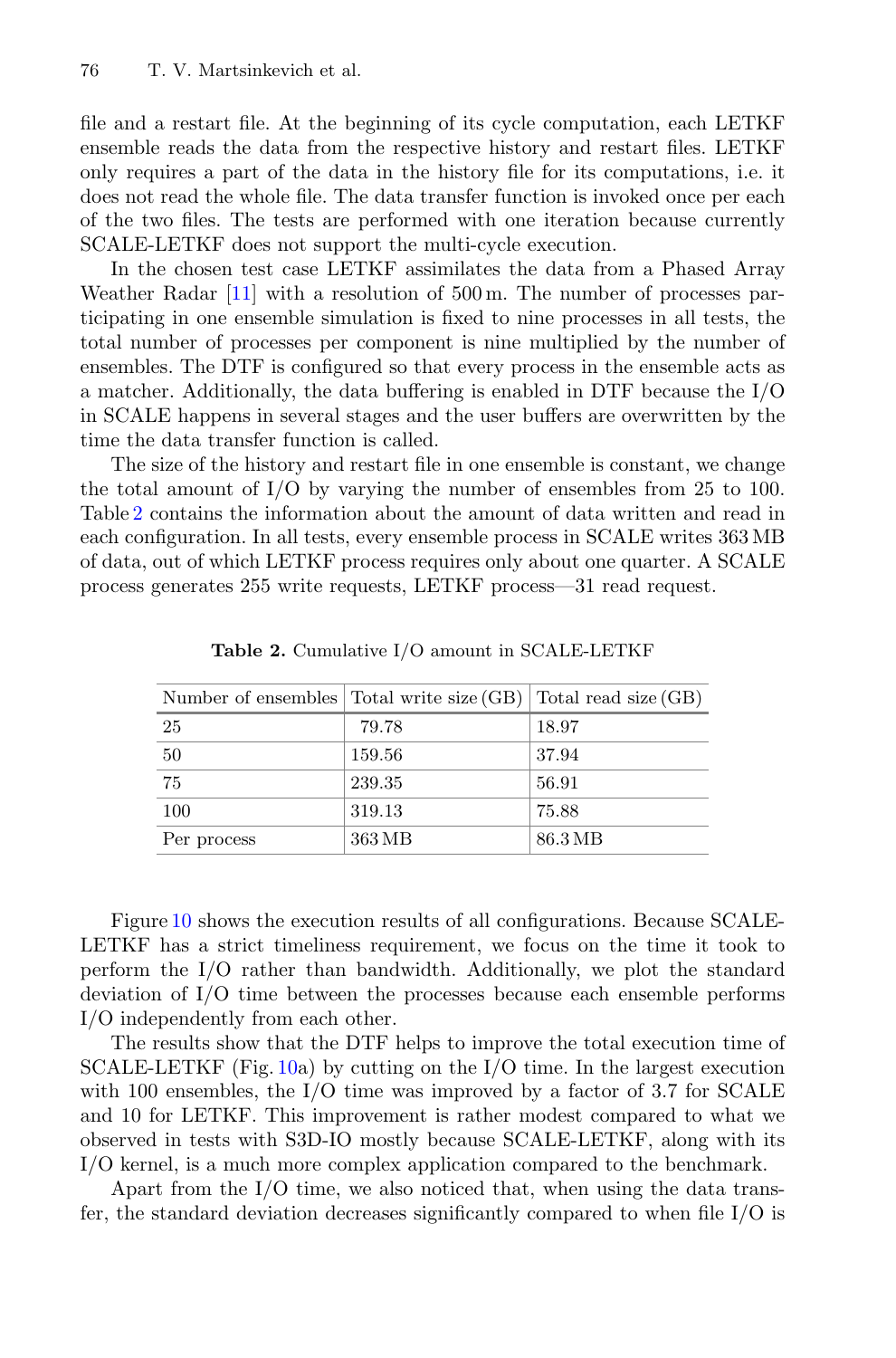

<span id="page-14-1"></span>**Fig. 10.** SCALE-LETKF performance with DTF and file I/O.

used. This has a positive effect on the overall execution, because after LETKF has received all the data it performs global communication over all ensemble processes and smaller deviation in I/O time means that there should be less waiting for processes in other ensembles.

Finally, we note that SCALE-LETKF is still in the stage of development and the most recent version does not meet the target time requirement of 30 s per iteration as can be seen in Fig. [10a](#page-14-1). However, we believe that our framework can be of great use to SCALE-LETKF and similar applications and it can help them achieve the execution goal by cutting on I/O time.

### <span id="page-14-0"></span>**5 Related Work**

A number of works has addressed the data movement problem, the file I/O bottleneck in particular, in multi-component workflows. Different coupling toolkits have been designed for such workflows  $[12]$  $[12]$ , especially in Earth sciences  $[13-15]$  $[13-15]$ applications. Such toolkits often provide not only the data movement feature but also allow to perform various data processing during the coupling phase, such as data interpolation or changing the grid size.

For example, DART [\[16](#page-17-6)] is a software layer for asynchronous data streaming, it uses dedicated nodes for I/O offloading and asynchronously transferring the data from compute nodes to I/O nodes, visualization software, coupling software, etc. The ADIOS [\[17\]](#page-17-7) I/O library is built on top of DART and provides additional data processing functionality. However, both, DART and ADIOS require to use a special API for I/O. In additional, ADIOS uses its own non-standard data format for files.

Other coupling approaches include implementing a virtual shared address space accessible by all the components [\[18](#page-17-8)], or using dedicated staging nodes to transfer the data from compute job to post-process analysis software during the runtime  $[19]$  $[19]$ . In  $[20]$ , the authors propose a toolkit utilizing the type-based publisher/subscriber paradigm to couple HPC applications with their analytics services. The toolkit uses a somewhat similar concept to inter-component data transferring as proposed in this work, however, they rely on the ADIOS library underneath which the coupling toolkit was built which includes the description of the I/O pattern of the components. Additionally, in our work the matching process is simpler in a way that it takes fewer steps to perform the data transfer.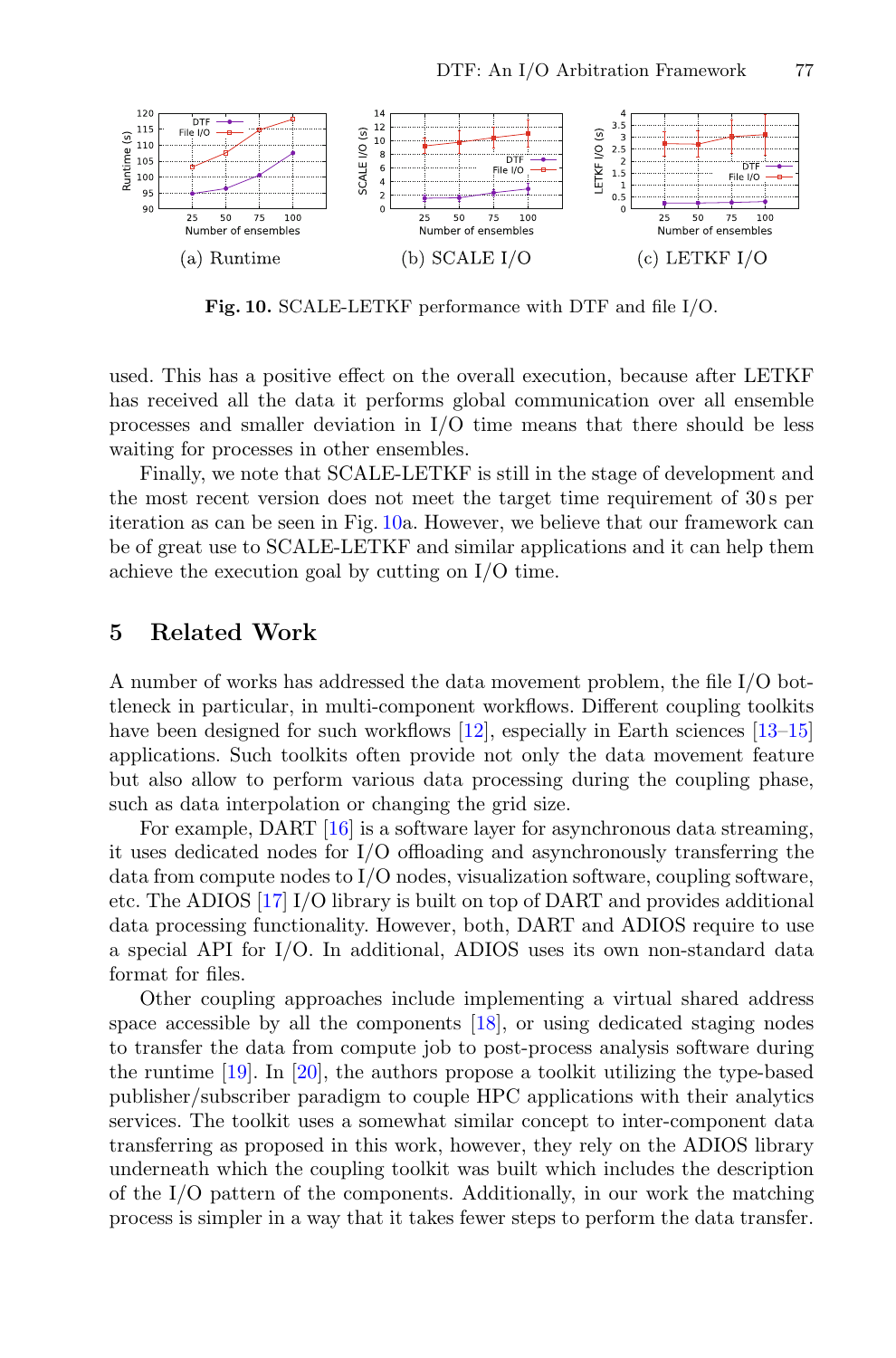Providing support to multi-component executions on a system-level is another approach to facilitating the inter-component interaction [\[21,](#page-17-11)[22\]](#page-17-12). Current HPC systems usually do not allow overlapping of resources allocated for one executable file. Thus, each component in a multi-component workflow ends up executing on a separate set of nodes and, consequently, the problem of data movement between the components arises. But, for example, in cloud computing, several virtual machines can run on the same node and communicate with each other via shared memory or virtual networking. It has been previously proposed to use virtualization techniques in HPC as well. For example, in [\[21\]](#page-17-11), the authors show that such virtualization can be used in an HPC environment to allow more efficient execution of multi-component workflows with minimal costs. However, the virtualization is not yet widely adopted in HPC systems.

The main difference of our solution with the I/O library approaches like ADIOS is that such libraries usually provide their own I/O API and underneath that API they can switch between different standard I/O libraries or even perform direct data coupling at user's will. It is assumed that the programmer of the application used this special API during the development stage. In case the application originally used a different I/O library, the I/O kernel must be rewritten. But this may sometimes require a lot of effort, especially when component applications were developed by a third party. Our goal was to provide a simple framework that would allow to switch from file I/O to data transfer with minimal efforts and without having to rewrite the  $I/O$  kernels of the workflow components. The DTF operates underneath the PnetCDF library which is a popular I/O library. And while it does not provide as wide functionality as some more advanced coupling libraries, for cases where a user wants to compose a workflow consisting of applications developed relatively independently but all using PnetCDF for I/O, the DTF can work as a quick plug-in solution for faster coupling. The closest solution that we are aware of is the I/O Arbitration Framework (FARB) proposed in [\[23\]](#page-17-13). However, the framework was implemented for applications using NetCDF I/O library, that is, it assumes the file-per-process I/O pattern and a process-to-process mapping of data movement. Moreover, during the coupling stage in FARB, contents of the whole file were transferred to the other component's processes regardless of whether the process actually required the whole data or not. In our work, we determine at runtime what data needs to be transferred and only send this data.

# <span id="page-15-0"></span>**6 Conclusion**

Multi-component workflows that consist of tasks collaborating with each other to perform computations are becoming a common type of applications running in HPC environments. However, because the current HPC systems are often designed with monolithic applications in mind, it is necessary to determine the main obstacles that prevent multi-component workflows from running at maximum performance in these systems and find solutions. One of the most important issues is the data movement between the components and a number of solutions have been proposed to date.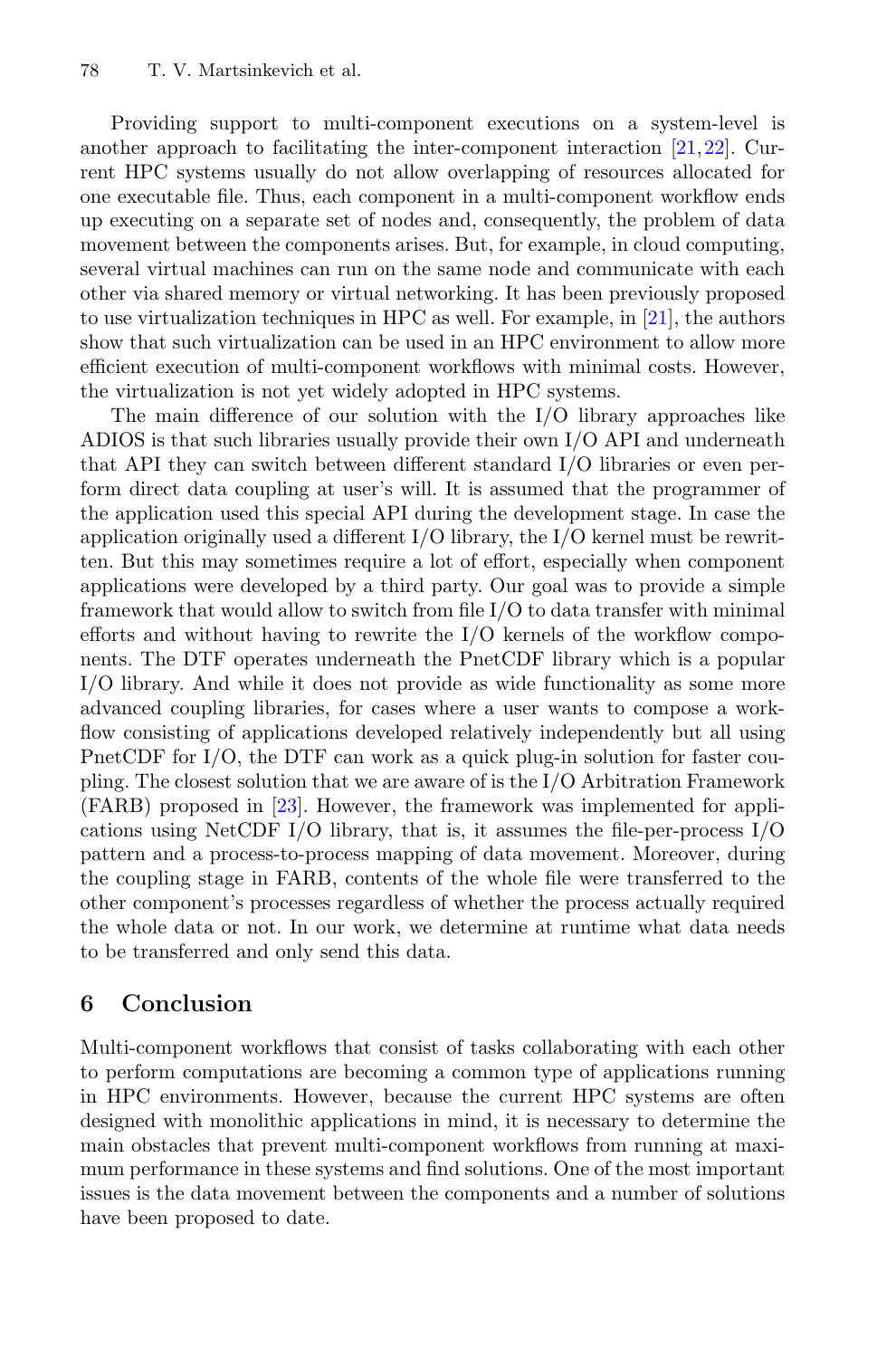In this work we proposed one such solution—a data transfer framework called DTF to speed up the data movement between the components in workflows that use PnetCDF API for file I/O. The DTF intercepts the PnetCDF calls and bypasses the file system by sending the data directly to the corresponding processes that require it. It automatically detects what data should be sent to which processes in the other component through a process of I/O request matching.

The DTF requires minimal efforts to start using it in a workflow: There is no need to modify the original PnetCDF calls, rewrite the code using some special API or provide the description of the I/O pattern of the components. The DTF only requires that the user compiles the components using our modified version of the PnetCDF library, provides a simple configuration file listing the files that need to be transferred and adds a few lines to the components' source code in order to enable the data transfer.

Through extensive testing we demonstrated that the DTF shows stable performance under different conditions. However, we believe there is a room for improving the load balancing of the I/O request matching, in particular, the way I/O requests are distributed among the matching processes.

Additionally, due to the fact that the current version of SCALE-LETKF does not support a multi-cycle execution, evaluation of the DTF in such an execution setting is also left for the future work. However, the results we obtained so far are promising and should help SCALE-LETKF to achieve its real-timeliness requirement.

# **References**

- <span id="page-16-0"></span>1. LANL, NERSC, S.: APEX Workflows. White Paper (2016)
- <span id="page-16-1"></span>2. Deelman, E., Peterka, T., Altintas, I., Carothers, C.D., van Dam, K.K., Moreland, K., Parashar, M., Ramakrishnan, L., Taufer, M., Vetter, J.: The future of scientific workflows. Int. J. High Perform. Comput. Appl. (2017). [https://doi.org/10.1177/](https://doi.org/10.1177/1094342017704893) [1094342017704893](https://doi.org/10.1177/1094342017704893)
- <span id="page-16-2"></span>3. Miyoshi, T., Lien, G.Y., Satoh, S., Ushio, T., Bessho, K., Tomita, H., Nishizawa, S., Yoshida, R., Adachi, S.A., Liao, J., Gerofi, B., Ishikawa, Y., Kunii, M., Ruiz, J., Maejima, Y., Otsuka, S., Otsuka, M., Okamoto, K., Seko, H.: Big data assimilation; toward post-petascale severe weather prediction: an overview and progress. Proc. IEEE **104**(11), 2155–2179 (2016)
- <span id="page-16-3"></span>4. Argonne National Laboratory and Northwestern University: Parallel NetCDF (Software). <http://cucis.ece.northwestern.edu/projects/PnetCDF/>
- <span id="page-16-4"></span>5. Message Passing Interface Forum: MPI: A Message-Passing Interface Standard, Version 3.1 (1995). [www.mpi-forum.org/docs/](http://www.mpi-forum.org/docs/)
- <span id="page-16-5"></span>6. UNIDATA: Network Common Data Form. [http://www.unidata.ucar.edu/](http://www.unidata.ucar.edu/software/netcdf/) [software/netcdf/](http://www.unidata.ucar.edu/software/netcdf/)
- <span id="page-16-6"></span>7. Mehta, D.P., Sahni, S.: Handbook of Data Structures and Applications. Chapman & Hall/CRC, Boca Raton (2004)
- <span id="page-16-7"></span>8. Liao, W.k., Choudhary, A.: Dynamically adapting file domain partitioning methods for collective I/O based on underlying parallel file system locking protocols. In: Proceedings of the 2008 ACM/IEEE Conference on Supercomputing, SC 2008. IEEE Press, Piscataway (2008)